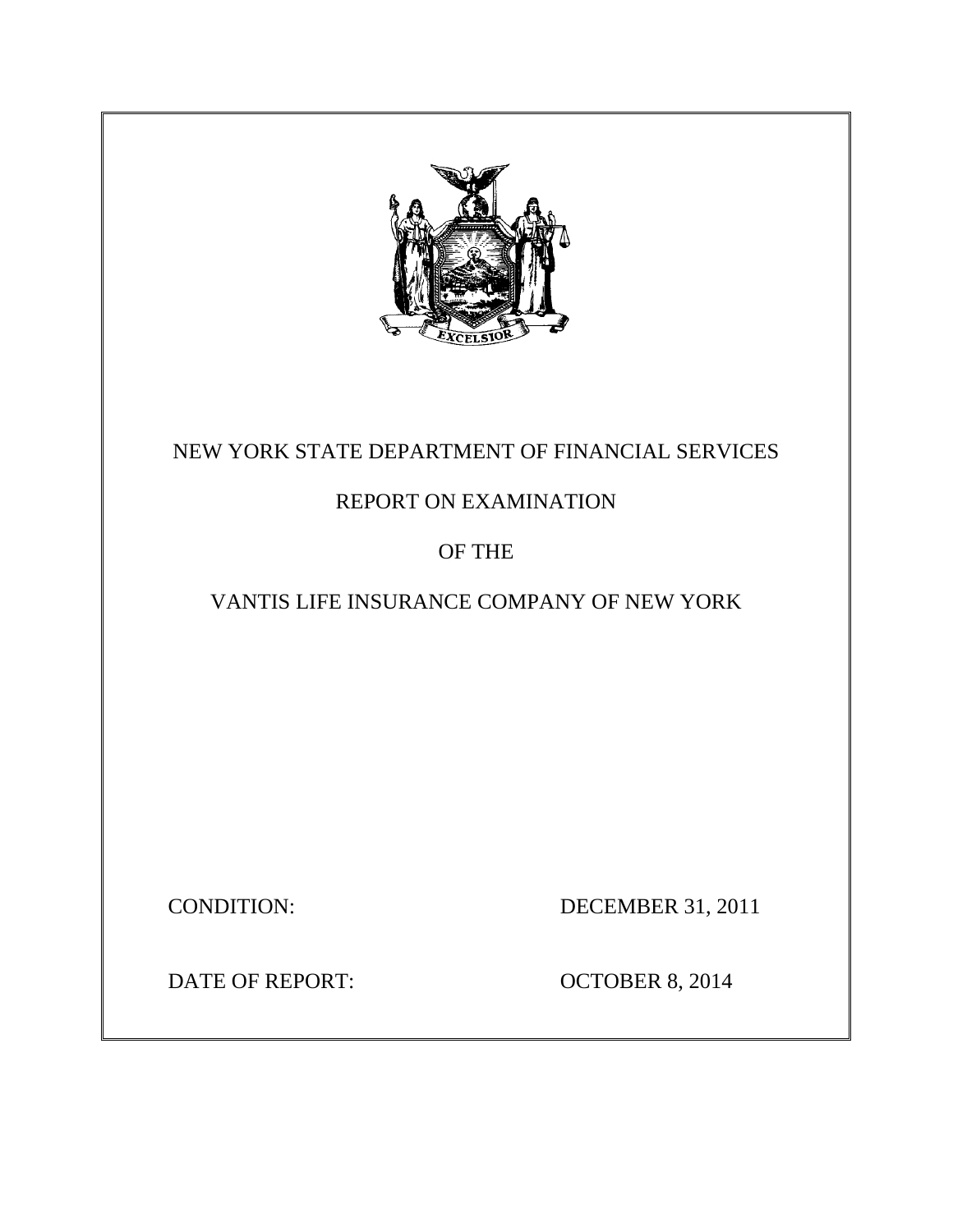### NEW YORK STATE DEPARTMENT OF FINANCIAL SERVICES

### REPORT ON EXAMINATION

## OF THE

### VANTIS LIFE INSURANCE COMPANY OF NEW YORK

### AS OF

### DECEMBER 31, 2011

DATE OF REPORT:  $OCTOBER 8, 2014$ 

EXAMINER: JO'CATENA HARGROVE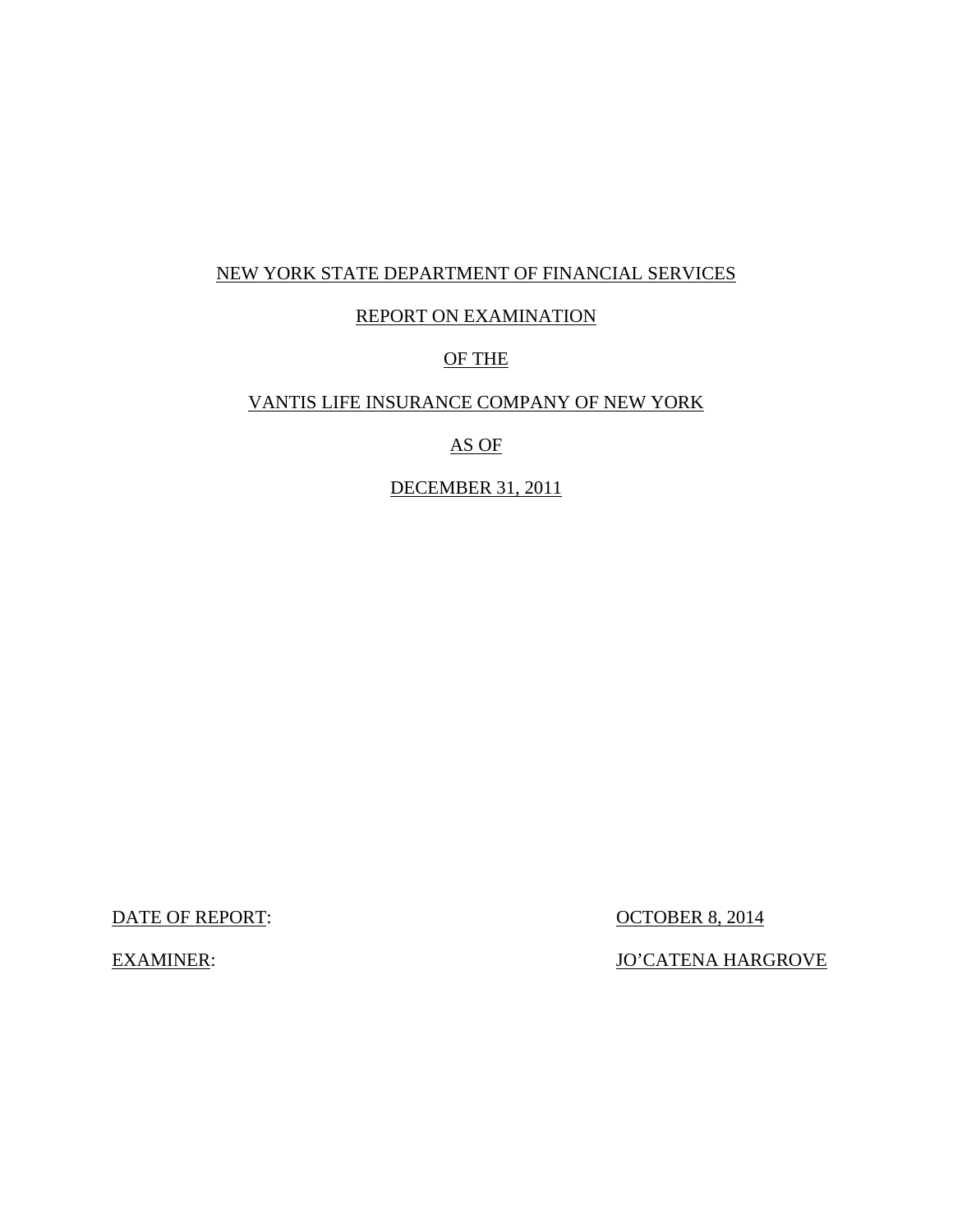# TABLE OF CONTENTS

| <b>ITEM</b> |                                     | PAGE NO.       |
|-------------|-------------------------------------|----------------|
| 1.          | Executive summary                   | $\overline{2}$ |
| 2.          | Scope of examination                | 3              |
| 3.          | Description of Company              | 4              |
|             | A. History                          | $\overline{4}$ |
|             | B. Holding company                  | $\overline{4}$ |
|             | C. Management                       | 5              |
|             | D. Territory and plan of operation  | 7              |
|             | E. Reinsurance                      | 8              |
| 4.          | Significant operating results       | 9              |
| 5.          | <b>Financial statements</b>         | 11             |
|             | A. Independent accountants          | 11             |
|             | <b>B.</b> Net admitted assets       | 11             |
|             | C. Liabilities, capital and surplus | 12             |
|             | D. Condensed summary of operations  | 13             |
|             | E. Capital and surplus account      | 13             |
| 6.          | Market conduct activities           | 14             |
|             | A. Advertising and sales activities | 14             |
|             | B. Underwriting and policy forms    | 15             |
|             | C. Treatment of policyholders       | 16             |
| 7.          | Internal audit function             | 17             |
| 8.          | Summary and conclusions             | 18             |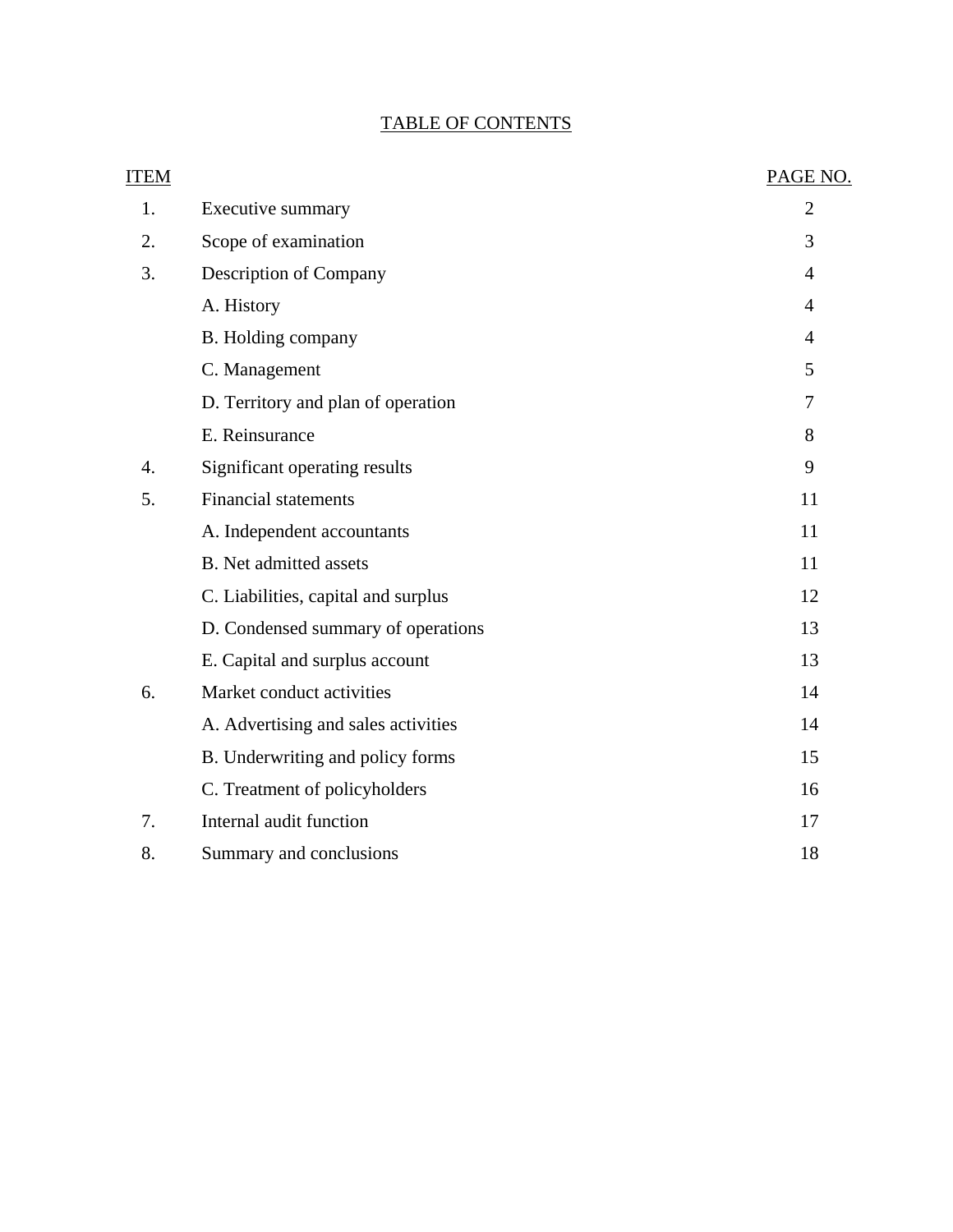

# NEW YORK STATE DEPARTMENT<sub>of</sub> FINANCIAL SERVICES

Andrew M. Cuomo Benjamin M. Lawsky Governor Superintendent Superintendent Superintendent Superintendent Superintendent Superintendent Superintendent

November 6, 2014

Honorable Benjamin M. Lawsky Superintendent of Insurance Albany, New York 12257

Sir:

In accordance with instructions contained in Appointment No. 30824, dated March 30, 2012 and annexed hereto, an examination has been made into the condition and affairs of Vantis Life Insurance Company of New York, hereinafter referred to as "the Company," at its administrative office located at 200 Day Hill Road, Windsor, Connecticut 06095. The Company's home office is located at 162 Prospect Hill Road, Brewster, New York 10509.

Wherever "Department" appears in this report, it refers to the New York State Department of Financial Services.

The report indicating the results of this examination is respectfully submitted.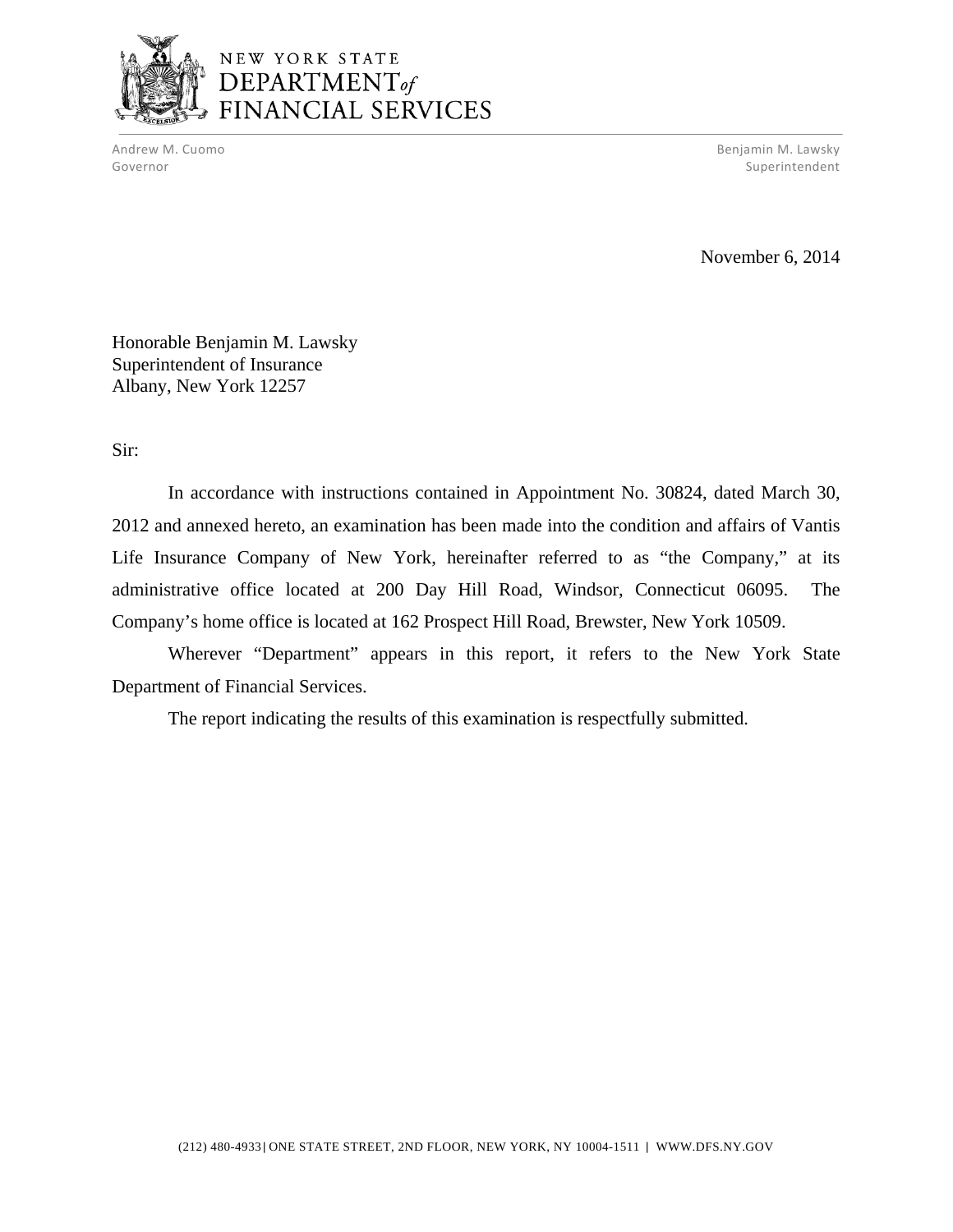#### 1. EXECUTIVE SUMMARY

<span id="page-4-0"></span>The material violations and recommendation contained in this report are summarized below.

- The Company violated Section  $4228(f)(1)(A)$  of the New York Insurance Law by paying agent compensation during the examination period according to schedules of agent compensation that were never filed with the Department.
- The Company violated Section  $4211(a)$  of the New York Insurance Law by failing to file its notices of election of directors for all three years under exam.
- The Company violated Section 51.6(b)(4) of Department Regulation No. 60 by failing to provide to the insurer whose coverage was being replaced a copy of the sales material, proposal and Disclosure Statement used in the sale of the proposed life insurance policy within 10 days of receipt of the application.
- The Company violated Section 51.6(e) of the Department Regulation No. 60 by failing to file for approval the replacement procedures using direct mail solicitation.
- The Company violated Section 3209(b)(1) of the New York Insurance Law by failing to provide the preliminary information to the policyholder at or prior to the time an application was taken.
- The Company violated Section 3209(e) of the New York Insurance Law by failing to include a date on the policy summary.
- The examiner recommends that the Company establish and maintain an independent, adequately resourced, and competently staffed internal audit function to provide management with ongoing assessments of the Company's risk management processes and the accompanying system of internal controls. To the extent that audits performed by an affiliate on a functional basis are intended to encompass the activities of the Company, it should be clear from the audit workpapers that Company transactions or activities are specifically included in the samples reviewed by internal audit.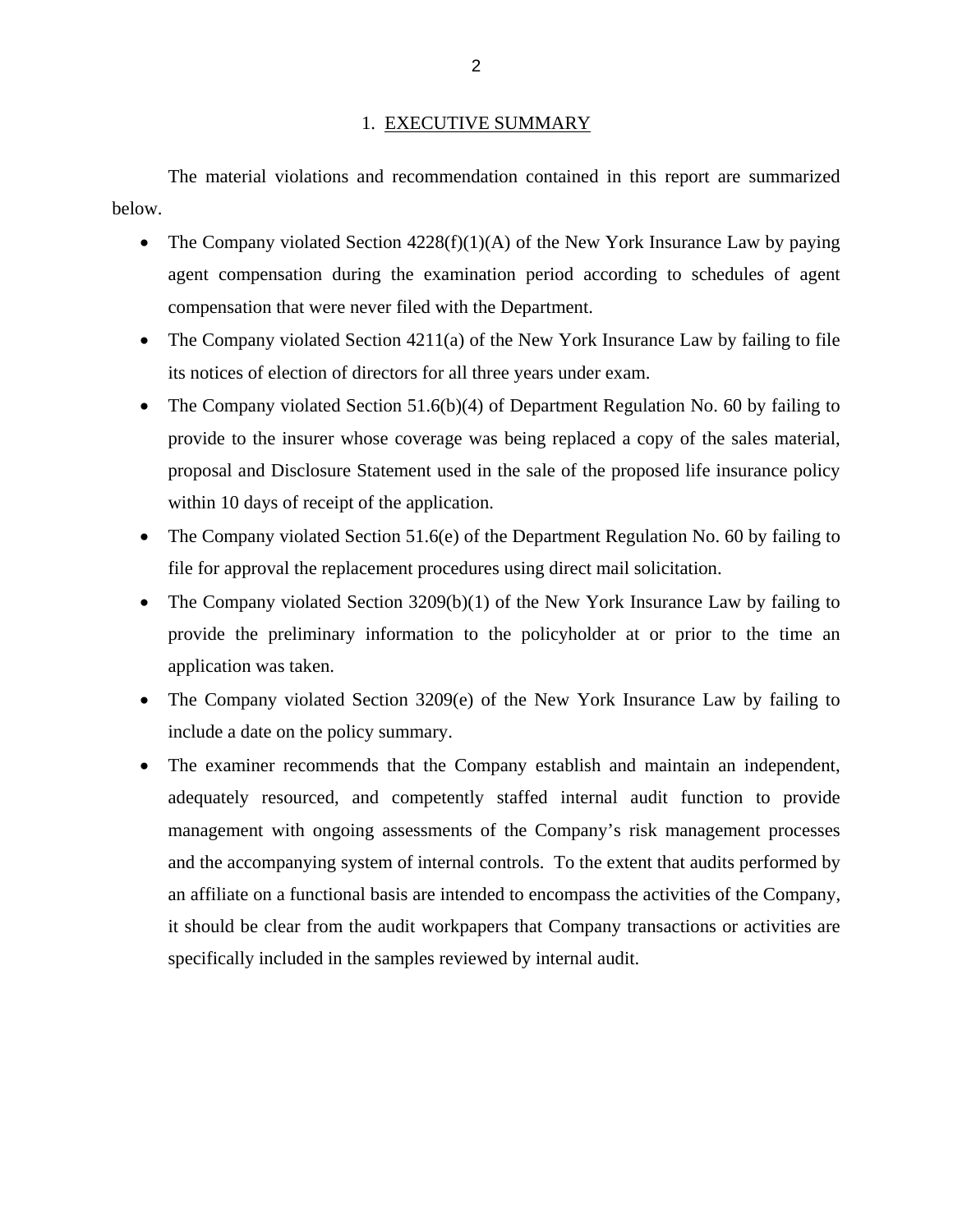#### 2. SCOPE OF EXAMINATION

<span id="page-5-0"></span>This is the first examination of the Company since it was licensed on January 23, 2009. This examination covers the period from inception through December 31, 2011. As necessary, the examiner reviewed transactions occurring subsequent to December 31, 2011 but prior to the date of this report (i.e., the completion date of the examination).

The examination comprised a verification of assets and liabilities as of December 31, 2011 to determine whether the Company's 2011 filed annual statement fairly presents its financial condition. The examiner reviewed the Company's income and disbursements necessary to accomplish such verification and utilized the National Association of Insurance Commissioners' Examiners Handbook or such other examination procedures, as deemed appropriate, in such review and in the review or audit of the following matters:

> Company history Management and control Corporate records Fidelity bond and other insurance Officers' and employees' welfare and pension plans Territory and plan of operation Market conduct activities Growth of Company Business in force by states Mortality and loss experience Reinsurance Accounts and records Financial statements

This report on examination is confined to financial statements and comments on those matters which involve departure from laws, regulations or rules, or which require explanation or description.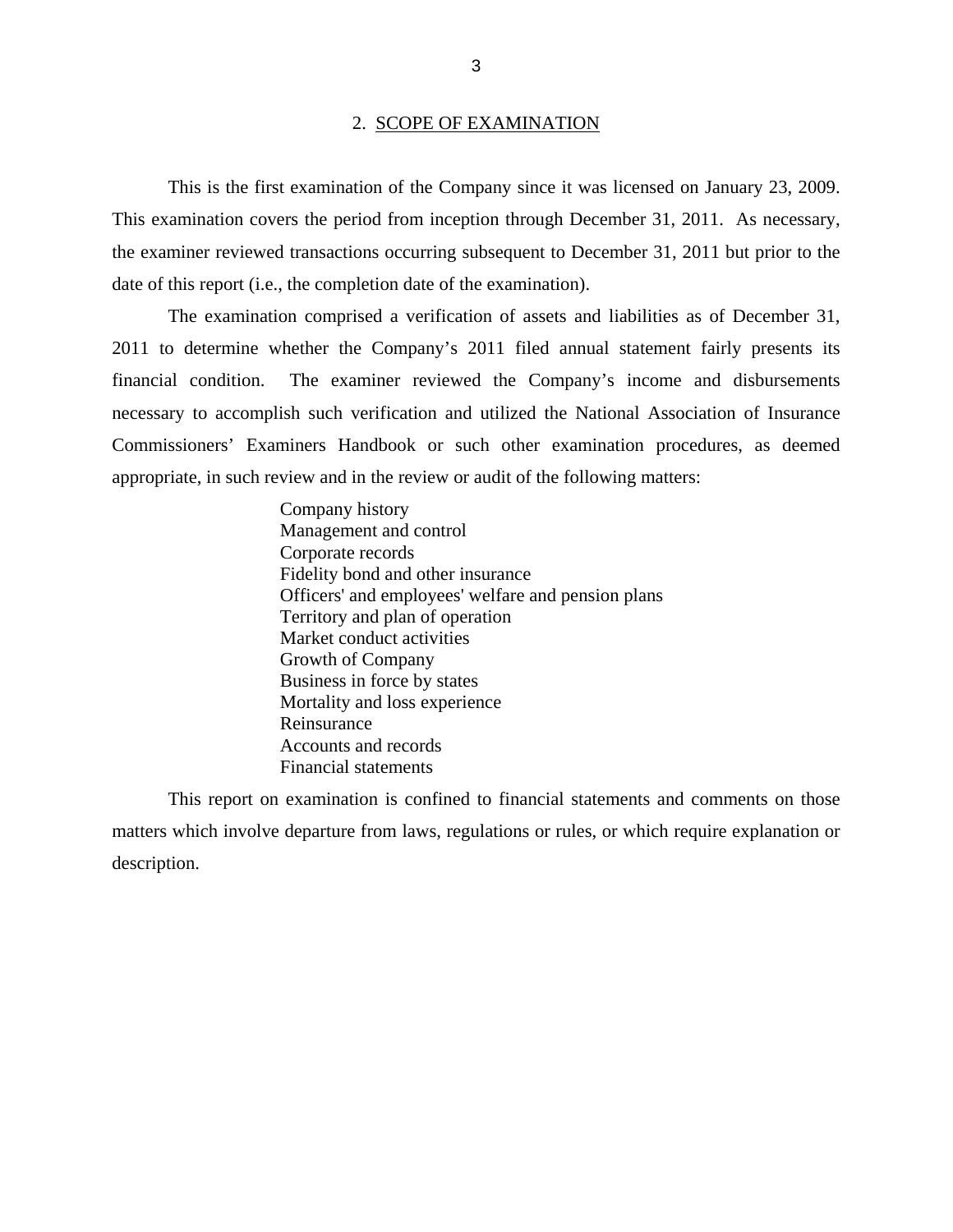#### 3. DESCRIPTION OF COMPANY

#### <span id="page-6-0"></span>A. History

The Company was incorporated as a stock life insurance company under the laws of New York on March 1, 2007, was licensed and commenced business on January 23, 2009. Initial resources of \$6,400,000, consisting of common capital stock of \$2,000,000 and paid in and contributed surplus of \$4,400,000, were provided through the sale of 20,000 shares of common stock (with a par value of \$100 each) to its parent.

#### B. Holding Company

The Company is a wholly owned subsidiary of Vantis Life Insurance Company ("VLIC"), a Connecticut life insurance company.

An organization chart reflecting the relationship between the Company and significant entities in its holding company system as of December 31, 2011 follows:

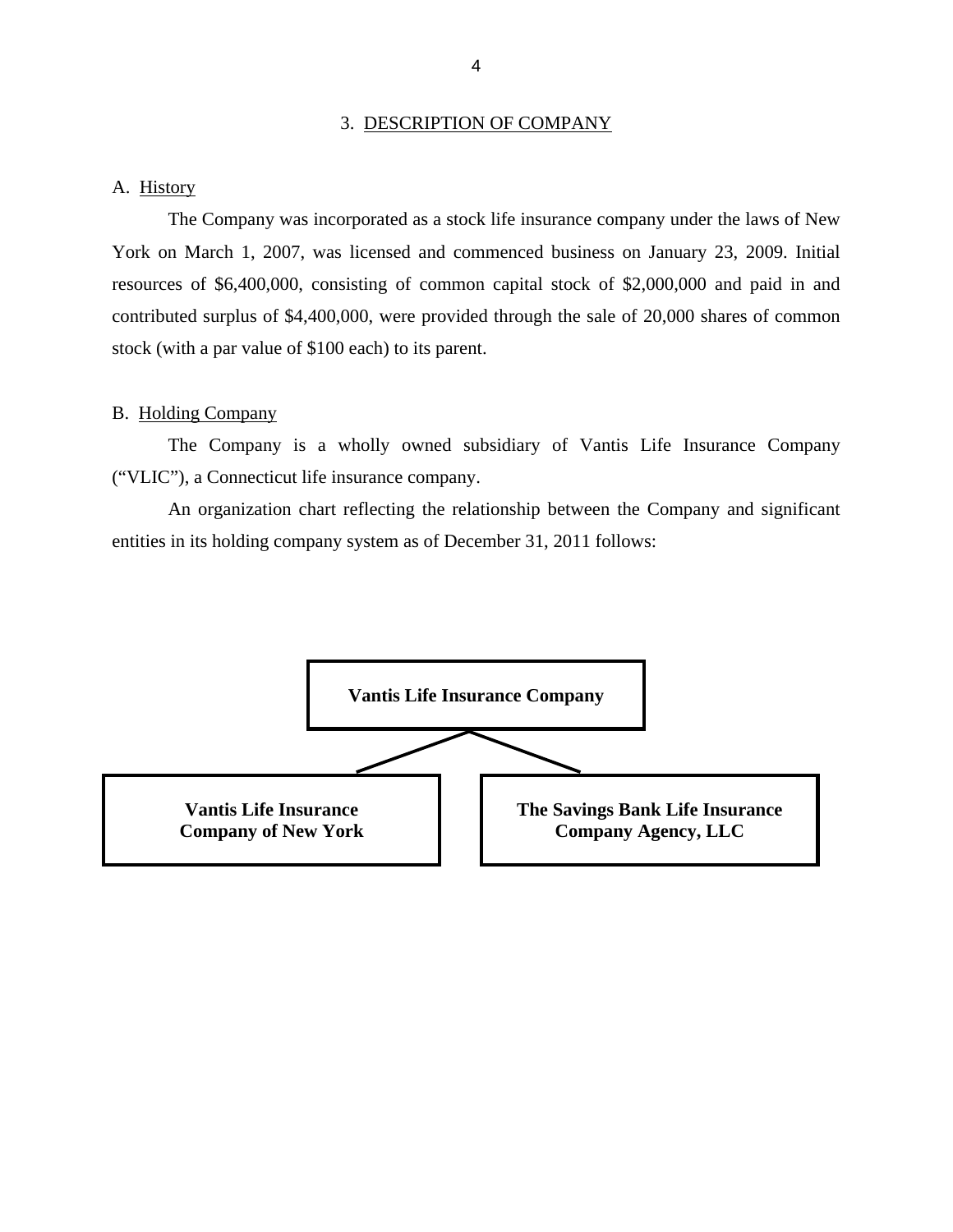| Type of         |           |             |              |                            |      | Income/          |
|-----------------|-----------|-------------|--------------|----------------------------|------|------------------|
| Agreement       |           |             |              |                            |      | $(Express)*For$  |
| and             |           | Provider(s) | Recipient(s) | Specific Service(s)        |      | Each Year of the |
| Department      | Effective | οf          | οf           | Covered                    |      | Examination      |
| File Number     | Date      | Service(s)  | Service(s)   |                            |      |                  |
| Underwriting    | 01/23/09  | Vantis Life | Vantis Life  | Underwriting duties,       | 2009 | \$<br>0          |
| Management      |           | Insurance   | Insurance    | claims services, actuarial | 2010 | \$               |
| and             |           | Company     | Company of   | services, policyholder     | 2011 | \$(150,636)      |
| Administrative  |           |             | New York     | services, accounting and   |      |                  |
| <b>Services</b> |           |             |              | certain other              |      |                  |
| Agreement       |           |             |              | administrative functions.  |      |                  |
| Department      |           |             |              |                            |      |                  |
| File No. 37858  |           |             |              |                            |      |                  |

The Company had one service agreement in effect with affiliates during the examination period:

\* Amount of Income or (Expense) Incurred by the Company

The Company participates in a federal income tax allocation agreement with its parent and affiliate.

#### C. Management

The Company's by-laws provide that the board of directors shall be comprised of not less than nine and not more than 13 directors. The number of directors shall be increased to not less than thirteen within one year following the end of the calendar year in which the Company shall exceed one and one-half billion dollars in admitted assets. Directors are elected for a period of three years at the annual meeting of the stockholders held in June of each year. As of December 31, 2011, the board of directors consisted of ten members. Meetings of the board are held annually.

The ten board members and their principal business affiliation, as of December 31, 2011, were as follows:

| Name and Residence                     | <b>Principal Business Affiliation</b>                                                  | <b>Year First</b><br>Elected |
|----------------------------------------|----------------------------------------------------------------------------------------|------------------------------|
| Richard P. Bellacero*<br>Scarsdale, NY | Vice President<br>Countrywide Investment Services, Inc.                                | 2008                         |
| Rheo A. Brouillard*<br>Hampton, CT     | <b>President and Chief Executive Officer</b><br>Savings Institute Bank & Trust Company | 2008                         |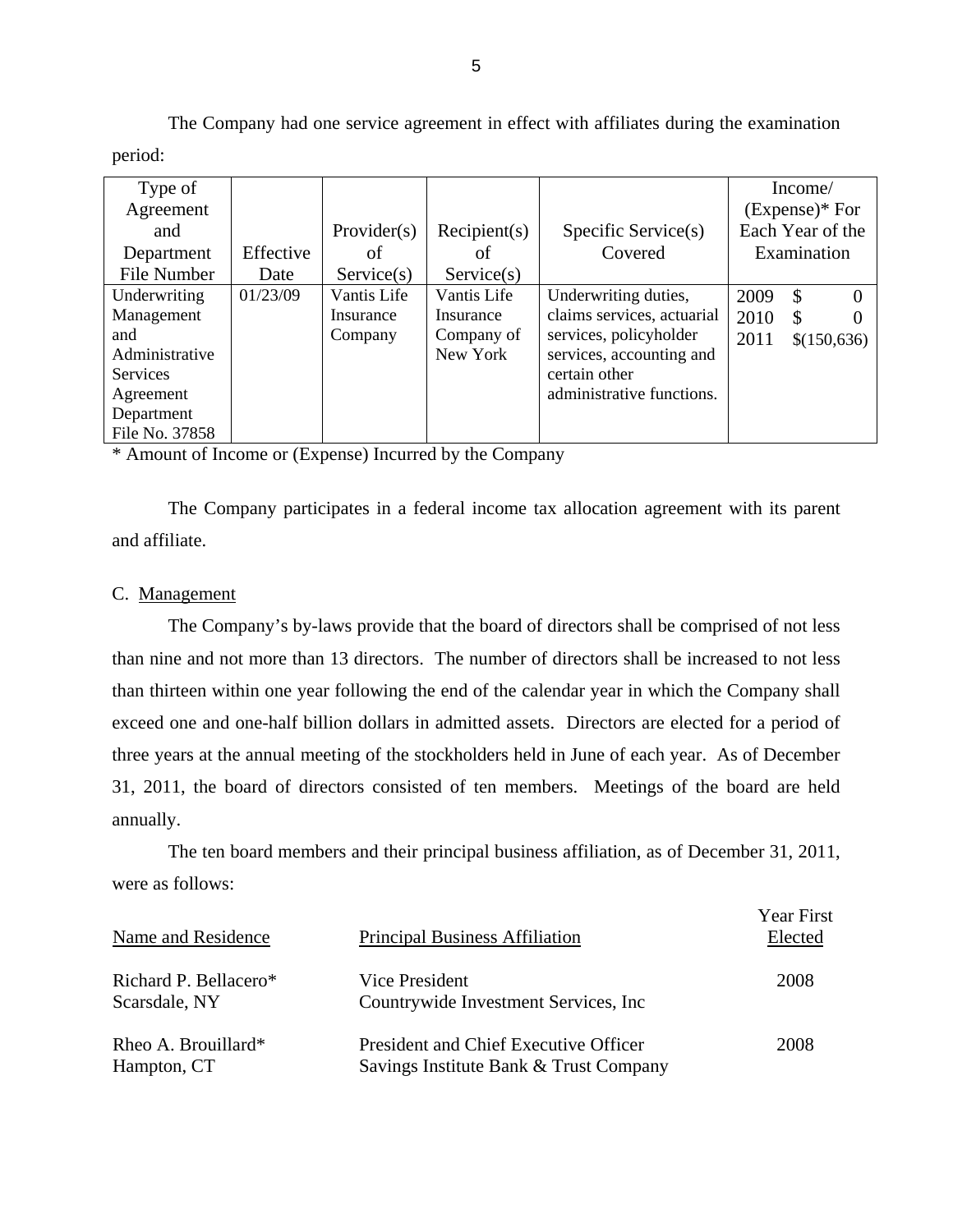| Name and Residence                       | <b>Principal Business Affiliation</b>                                               | <b>Year First</b><br>Elected |
|------------------------------------------|-------------------------------------------------------------------------------------|------------------------------|
| J. Edward Diamond*<br>New York, NY       | <b>Retired Executive Vice President</b><br><b>New Alliance Bank</b>                 | 2008                         |
| Bryan J. Huebner*<br>Easton, CT          | <b>Retired Executive Vice President</b><br>People's Bank                            | 2008                         |
| David W. Libbey*<br>Grafton, MA          | <b>Retired Vice President</b><br><b>Manulife Financial</b>                          | 2008                         |
| Paul R. McConnell*<br>Marblehead, MA     | Retired President and Chief Executive Officer<br><b>Liberty Bank</b>                | 2008                         |
| Peter K. Mulligan*<br>Vernon, CT         | <b>Retired Senior Executive Vice President</b><br><b>Webster Bank</b>               | 2008                         |
| John J. Patrick, Jr.*<br>Glastonbury, CT | President and Chief Executive Officer<br><b>Farmington Savings Bank</b>             | 2008                         |
| Duncan C. Stoddard*<br>Groton, CT        | Retired President and Chief Executive Officer<br><b>Chelsea Groton Savings Bank</b> | 2008                         |
| Peter L. Tedone<br>Simsbury, CT          | President and Chief Executive Officer<br>Vantis Life Insurance Company of New York  | 2008                         |

\* Not affiliated with the Company or any other company in the holding company system

The examiner's review of the minutes of the meetings of the board of directors and its committees indicated that meetings were well attended and that each director attended a majority of meetings.

Section 4211(a) of the New York Insurance Law states, in part:

"No election of directors of a domestic stock life insurance company shall be valid unless a copy of the notice of election shall have been filed in the office of the superintendent at least ten days before the day of such election . . ."

The review of the Company's minutes as well as the Department's records revealed that the Company did not file its annual notice of election, as required, for each of the three years during the examination period.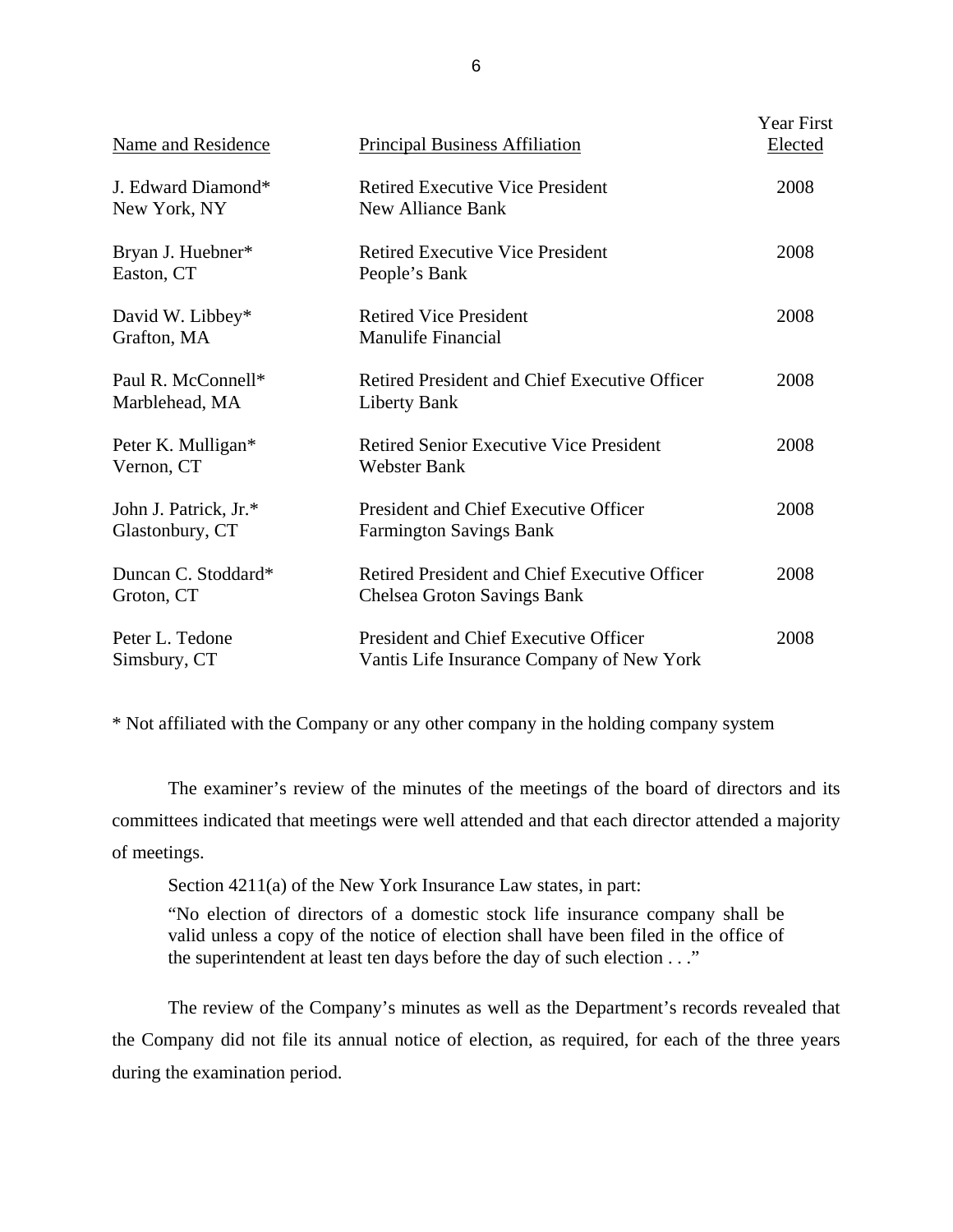The Company violated Section  $4211(a)$  of the New York Insurance Law by failing to file its notices of election of directors for each of the three years under exam.

The following is a listing of the principal officers of the Company as of December 31, 2011:

| Name               | Title                                               |
|--------------------|-----------------------------------------------------|
| Peter L. Tedone    | President and Chief Executive Officer               |
| Gail E. Lataille   | Senior Vice President and Treasurer                 |
| Scott E. Smith*    | Executive Vice President, Chief Operating Officer & |
|                    | <b>Corporate Secretary</b>                          |
| Craig D. Simms     | Senior Vice President - Marketing                   |
| Bruce A. Friedland | Senior Vice President and Chief Actuary             |
| Edmund V. Mahoney  | Vice President - Investments                        |

\* Designated consumer services officer per Section 216.4(c) of Department Regulation No. 64

#### D. Territory and Plan of Operation

The Company is authorized to write life insurance, annuities and accident and health insurance as defined in paragraphs 1, 2 and 3 of Section 1113(a) of the New York Insurance Law.

insurance premiums were received from New York. Policies are written on a non-participating The Company is only licensed to transact business in New York. In 2011, 100% of life basis.

The Company offers a full portfolio of individual term life and traditional permanent life products. All products are customized for bank distribution and are available for internet-based quotation and application.

The Company's "SuperEZ" simplified issue term life product portfolio provides 10, 15, and 20-year level premium options with no medical exam. The Company's fully underwritten "SuperTerm" level term life insurance product line provides 10, 15, 20, 25, and 30-year level premium options. The Company's level term products can be converted to permanent life insurance without evidence of insurability. The Company also offers a single premium children's term life product.

The Company's permanent life insurance portfolio consists of a straight whole life, a 20 payment whole life, and a whole life paid-up at age 65 product. The Company also offers "Guaranteed Golden" a guaranteed acceptance whole life product for consumers ages 50 to 80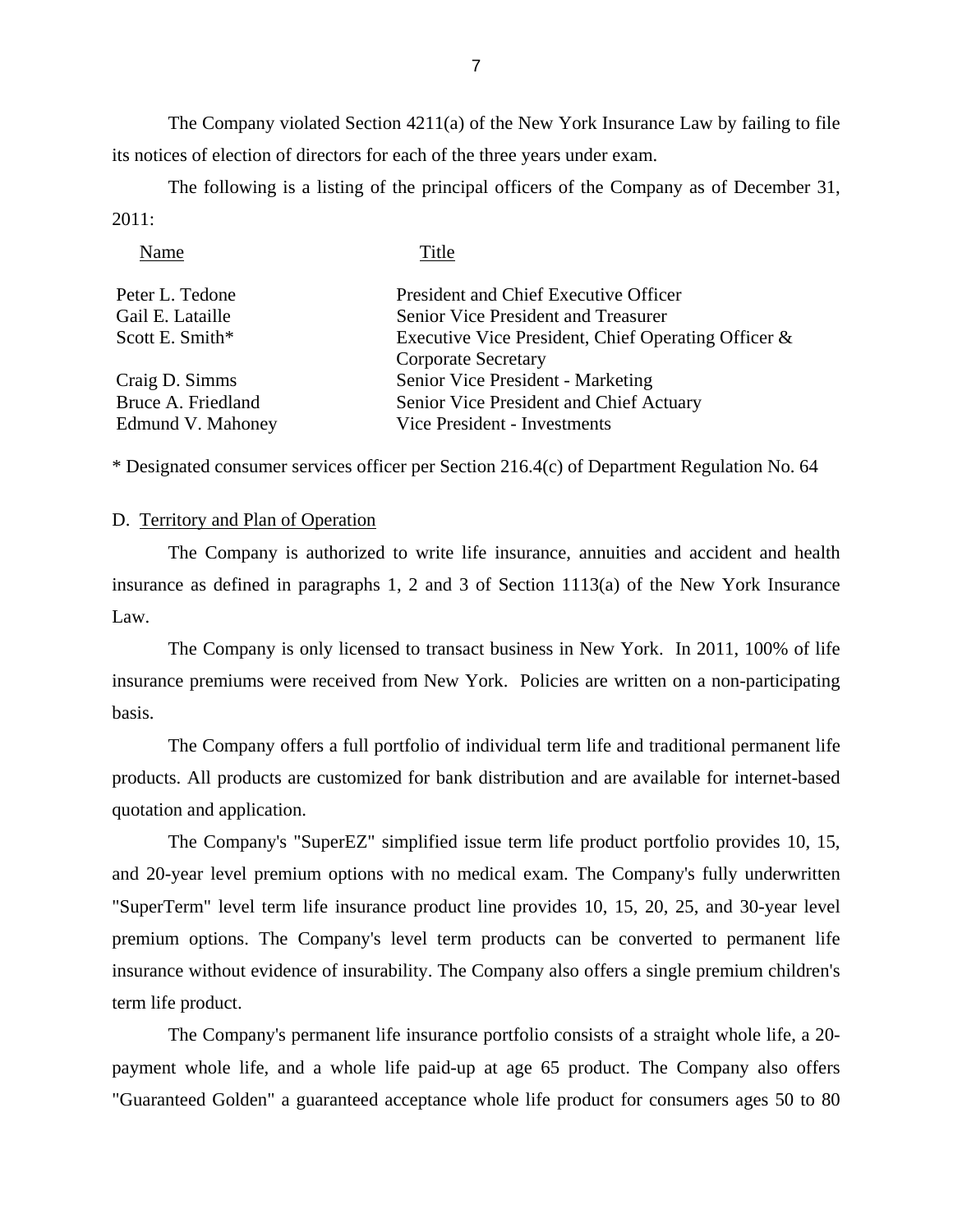<span id="page-10-0"></span>that cannot be cancelled because of age, and "EstateWise", a single premium whole life ("SPWL") product.

The Company's agency operations are conducted on a general agency, branch office and a direct response basis. The Company primarily markets its products through community and regional banks and credit unions.

#### E. Reinsurance

is reinsured on a coinsurance and a yearly renewable term basis. Reinsurance is provided on an As of December 31, 2011, the Company had reinsurance treaties in effect with two companies, one of which was authorized and the other accredited. The Company's life business automatic basis.

The maximum retention limit for individual life contracts is \$300,000. The total face amount of life insurance ceded as of December 31, 2011, was \$92,524,076, which represents 65% of the total face amount of life insurance in force.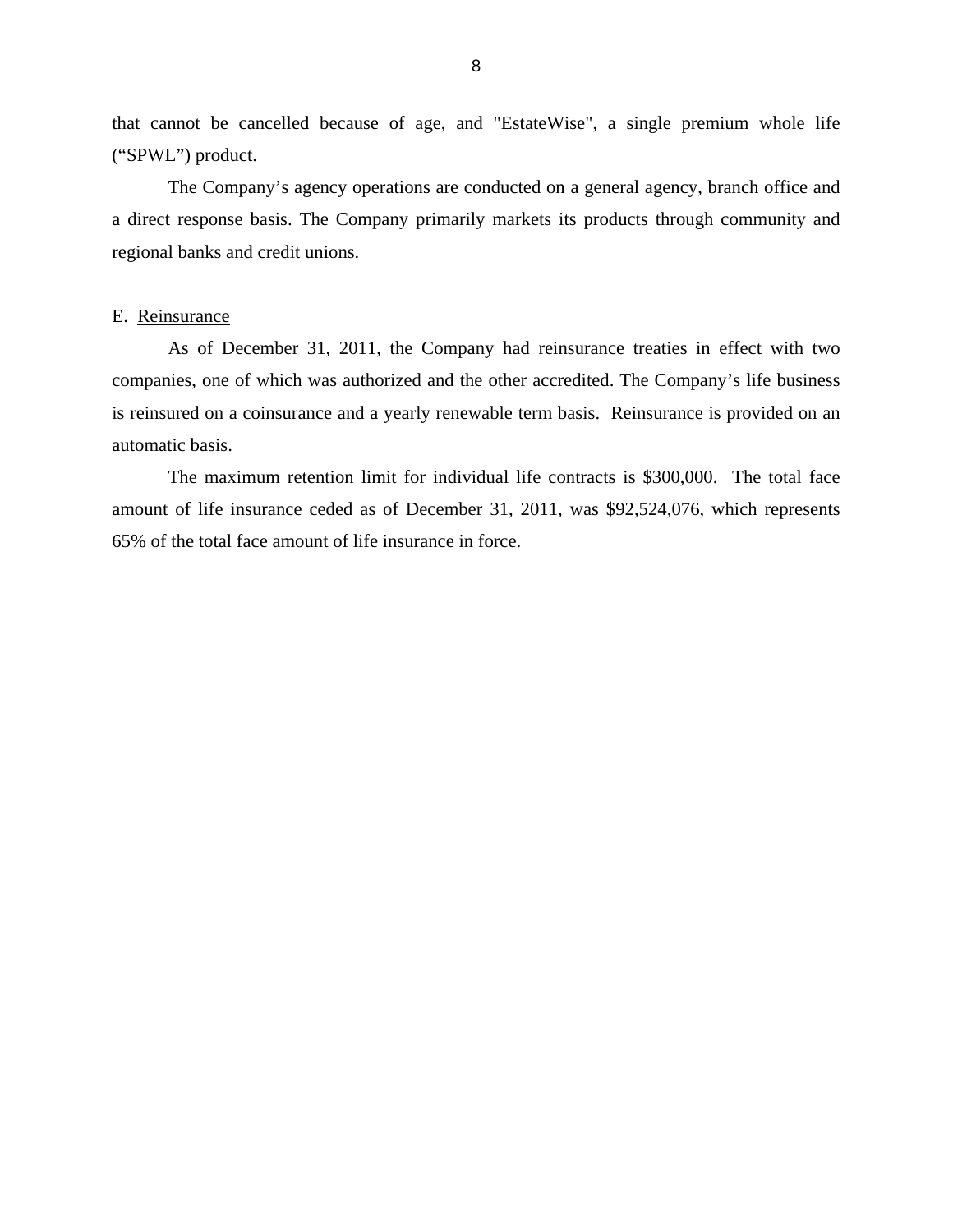#### 4. SIGNIFICANT OPERATING RESULTS

Indicated below is significant information concerning the operations of the Company during the period under examination as extracted from its filed annual statements. Failure of items to add to the totals shown in any table in this report is due to rounding.

The following table indicates the Company's financial growth (decline) during the period under review:

|                                                               | December 31,<br>2008         | December 31,<br>2011          | Increase<br>(Decrease)   |
|---------------------------------------------------------------|------------------------------|-------------------------------|--------------------------|
| <b>Admitted assets</b>                                        | \$6,721,844                  | \$6,460,371                   | \$(261,473)              |
| Liabilities                                                   | 281,993                      | 472,201                       | \$190,208                |
| Common capital stock<br>Gross paid in and contributed surplus | 2,000,000<br>S.<br>4,400,000 | 2,000,000<br>S.<br>4,400,000  | S<br>$\Omega$            |
| Unassigned funds (surplus)<br>Total capital and surplus       | 39,851<br>6,439,851          | (411, 830)<br>5,988,170<br>S. | (451,681)<br>\$(451,681) |
| Total liabilities, capital and surplus                        | 6,721,844                    | 6,460,371                     | \$(261,473)              |

The Company's invested assets as of December 31, 2011, were mainly comprised of bonds (93.5%), and cash and short-term investments (6.5%).

The Company's entire bond portfolio, as of December 31, 2011, was comprised of investment grade obligations.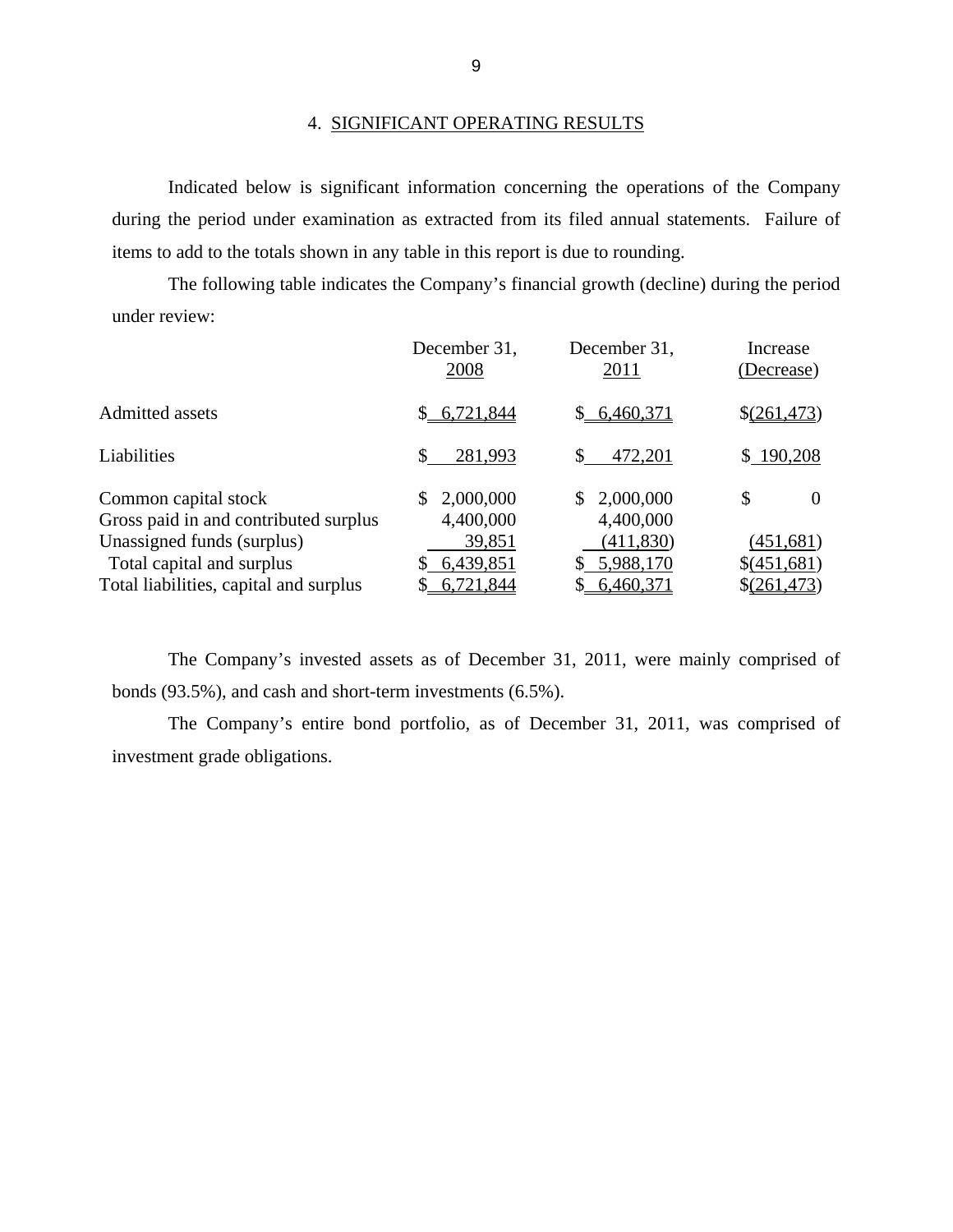The following is the net gain (loss) from operations by line of business after federal income taxes but before realized capital gains (losses) reported for each of the years under examination in the Company's filed annual statements:

|                | 2009      | 2010       | 2011         |
|----------------|-----------|------------|--------------|
| Ordinary:      |           |            |              |
| Life insurance | 136,652   | (31,082)   | (360, 494)   |
| Total ordinary | \$136,652 | \$(31,082) | \$(360,494)  |
| Total          | 6.652     | .082       | \$(360, 494) |

The Company is in start-up mode and experienced losses during 2010 and 2011 due to the new business strain. This trend is expected to continue over the short-term as the Company increases operations in the state.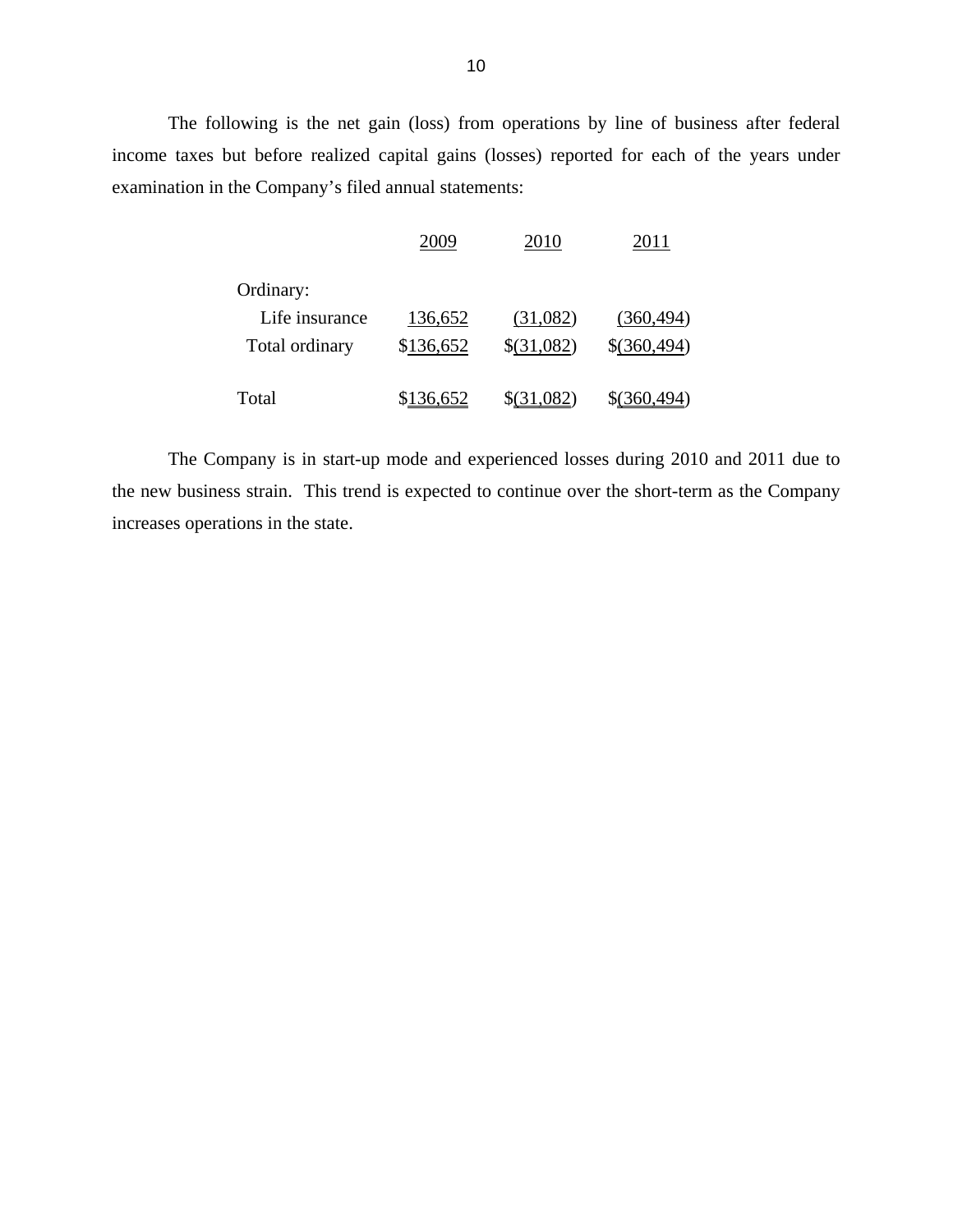#### 5. FINANCIAL STATEMENTS

<span id="page-13-0"></span>The following statements show the assets, liabilities, capital and surplus as of December 31, 2011, as contained in the Company's 2011 filed annual statement, a condensed summary of operations and a reconciliation of the capital and surplus account for each of the years under review. The examiner's review of a sample of transactions did not reveal any differences which materially affected the Company's financial condition as presented in its financial statements contained in the December 31, 2011 filed annual statement.

#### A. Independent Accountant

The firm of PricewaterhouseCoopers, LLP was retained by the Company to audit the combined statutory basis statements of financial position of the Company as of December  $31<sup>st</sup>$  of each year in the examination period, and the related statutory-basis statements of operations, capital and surplus, and cash flows for the year then ended.

fairly, in all material respects, the financial position of the Company at the respective audit dates. PricewaterhouseCoopers, LLP concluded that the statutory financial statements presented Balances reported in these audited financial statements were reconciled to the corresponding years' annual statements with no discrepancies noted.

| <b>B.</b> Net Admitted Assets                                           |             |
|-------------------------------------------------------------------------|-------------|
| <b>Bonds</b>                                                            | \$5,691,048 |
| Cash, cash equivalents and short term investments                       | 397,141     |
| Investment income due and accrued                                       | 71,910      |
| Premiums and considerations:                                            |             |
| Uncollected premiums and agents' balances in the course of collection   | 15,443      |
| Deferred premiums, agents' balances and installments booked but         |             |
| deferred and not yet due                                                | 75,987      |
| Current federal and foreign income tax recoverable and interest thereon | 208,842     |
|                                                                         |             |
| Total admitted assets                                                   | \$6,460,371 |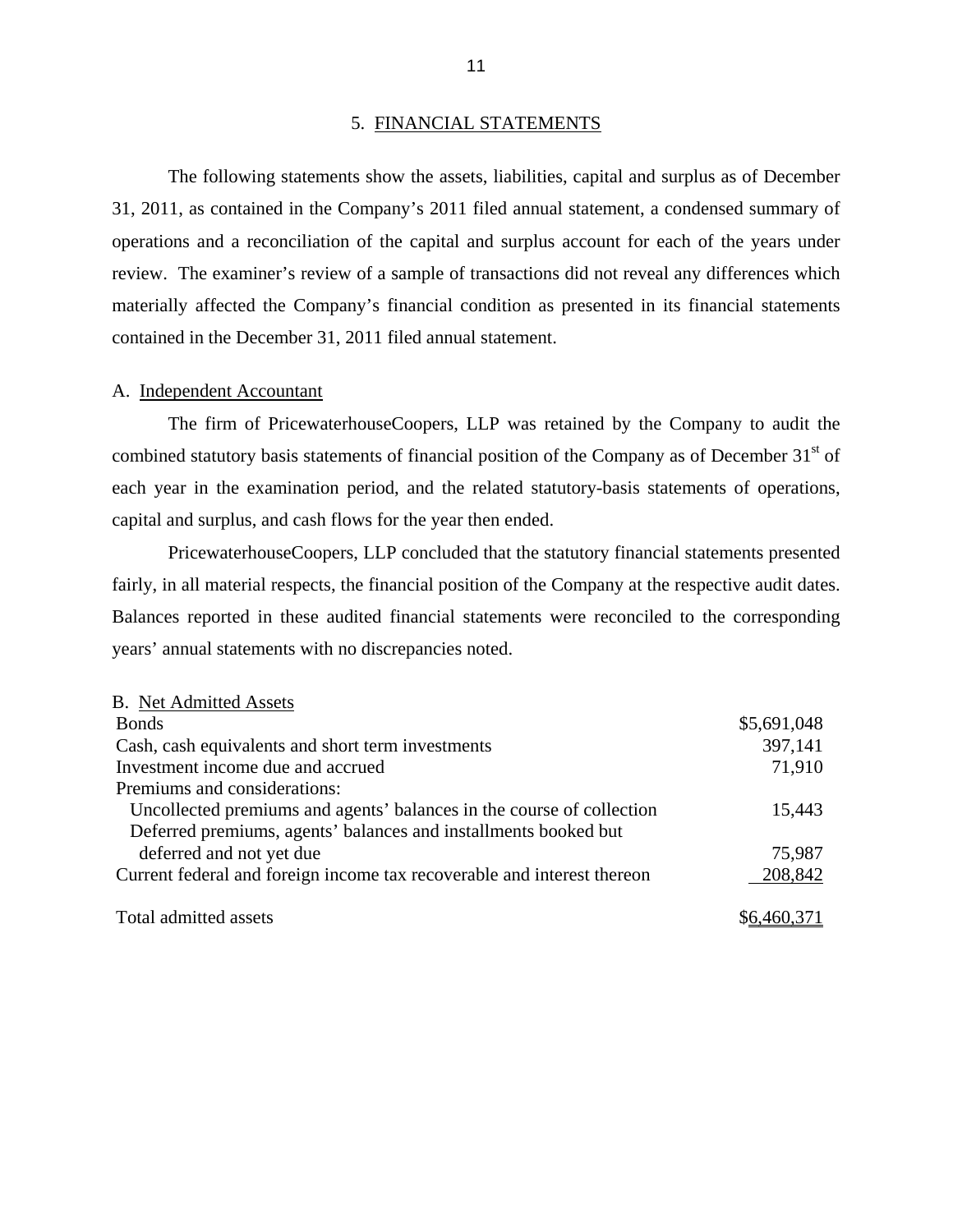# C. Liabilities, Capital and Surplus

| Aggregate reserve for life policies and contracts                   | $\mathbb{S}$<br>233,639 |
|---------------------------------------------------------------------|-------------------------|
| Premiums and annuity consideration for life and accident and health |                         |
| contracts received in advance                                       | 1,073                   |
| Contract liabilities not included elsewhere:                        |                         |
| Other amounts payable on reinsurance                                | 8,479                   |
| Interest maintenance reserve                                        | 17,223                  |
| Commissions to agents due or accrued                                | 49,288                  |
| General expenses due or accrued                                     | 19,309                  |
| Amounts withheld or retained by company as agent or trustee         | 777                     |
| Remittances and items not allocated                                 | 5,717                   |
| Miscellaneous liabilities:                                          |                         |
| Asset valuation reserve                                             | 21,983                  |
| Payable to parent, subsidiaries and affiliates                      | 114,713                 |
| <b>Total liabilities</b>                                            | \$472,201               |
| Common capital stock                                                | \$2,000,000             |
| Gross paid in and contributed surplus                               | 4,400,000               |
| Unassigned funds (surplus)                                          | (411,830)               |
| <b>Surplus</b>                                                      | 3,988,170               |
| Total capital and surplus                                           | \$5,988,170             |
| Total liabilities, capital and surplus                              | \$6,460,371             |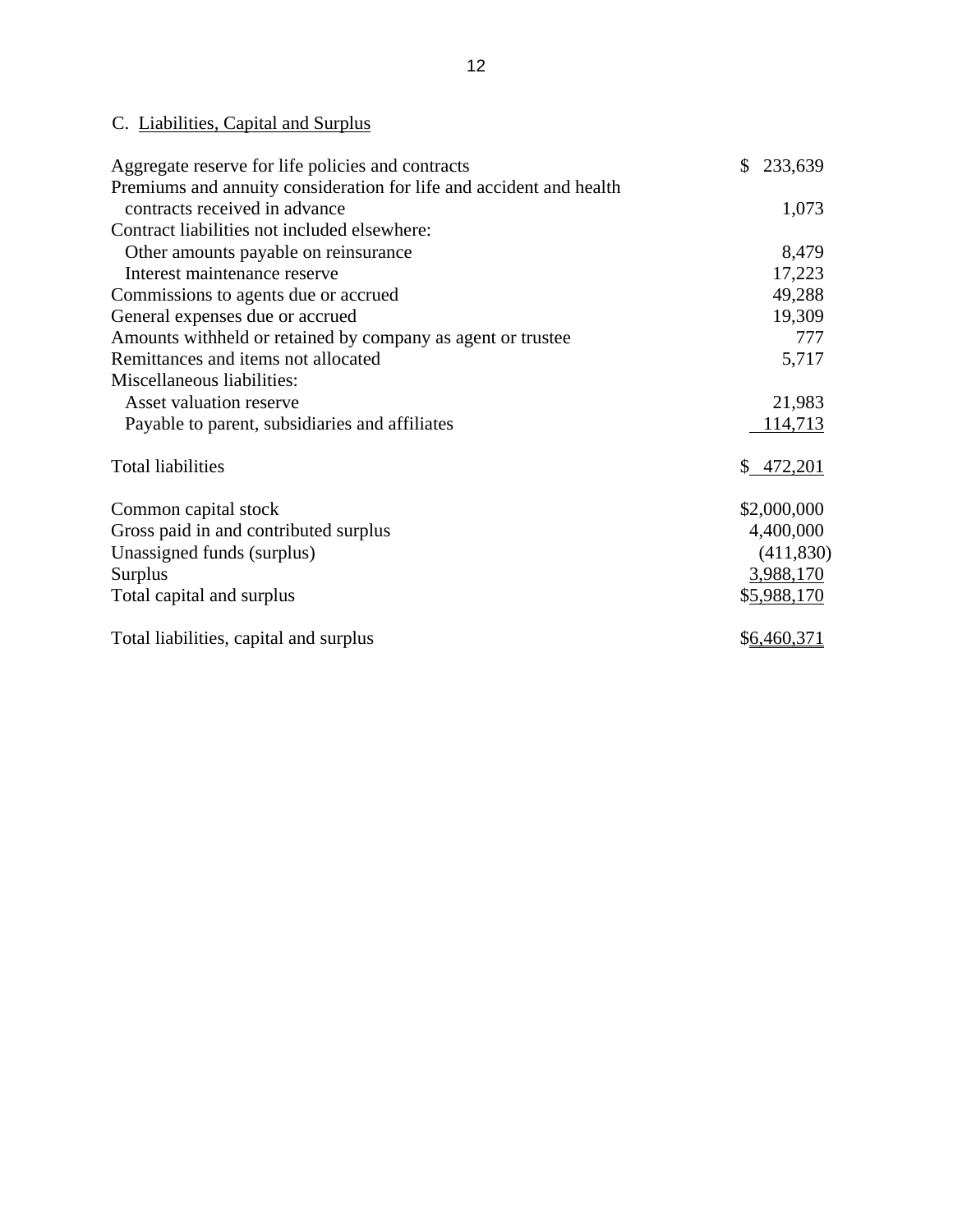# D. Condensed Summary of Operations

|                                                                                                                                                               | 2009                                                        | 2010                                                           | 2011                                                 |
|---------------------------------------------------------------------------------------------------------------------------------------------------------------|-------------------------------------------------------------|----------------------------------------------------------------|------------------------------------------------------|
| Premiums and considerations<br>Investment income<br>Miscellaneous income                                                                                      | 30,399<br>S.<br>433,026<br>50                               | \$222,315<br>396,926<br>20                                     | 780,596<br>\$<br>351,258<br>$\theta$                 |
| Total income                                                                                                                                                  | \$463,475                                                   | \$619,261                                                      | \$1,131,854                                          |
| Benefit payments<br>Increase in reserves<br>Commissions<br>General expenses and taxes<br>Increase in loading<br>deferred<br>on<br>and<br>uncollected premiums | \$<br>$\overline{0}$<br>2,408<br>8,017<br>253,768<br>13,482 | \$<br>$\overline{0}$<br>32,965<br>125,469<br>442,532<br>64,229 | \$<br>35<br>198,266<br>395,566<br>939,857<br>112,466 |
| <b>Total deductions</b>                                                                                                                                       | \$277,675                                                   | \$665,195                                                      | \$1,646,190                                          |
| Net gain (loss)<br>Federal and foreign income taxes incurred                                                                                                  | \$185,800<br>49,148                                         | \$(45,934)<br>(14,852)                                         | \$ (514,336)<br>(153, 842)                           |
| Net income                                                                                                                                                    | \$136,652                                                   | \$ (31,082)                                                    | (360, 494)<br>\$                                     |

# E. Capital and Surplus Account

|                                                   | 2009          | 2010           | 2011             |
|---------------------------------------------------|---------------|----------------|------------------|
| Capital and surplus,<br>December 31, prior        |               |                |                  |
| year                                              | \$6,439,851   | \$6,527,940    | \$6,447,135      |
| Net income                                        | \$<br>136,652 | (31,082)<br>\$ | (360, 494)<br>\$ |
| Change in net deferred income tax                 | (7, 720)      | 21,387         | (11, 186)        |
| Change in non-admitted assets and related         | (33, 452)     | (66, 366)      | (83,907)         |
| items                                             |               |                |                  |
| Change in asset valuation reserve                 | (7, 391)      | (4,744)        | (3,378)          |
| Net change in capital and surplus for the year    | 88,089        | (80, 805)      | (458,965)        |
| Capital and surplus,<br>December 31, current year | \$6,527,940   | \$6,447,135    | \$5,988,170      |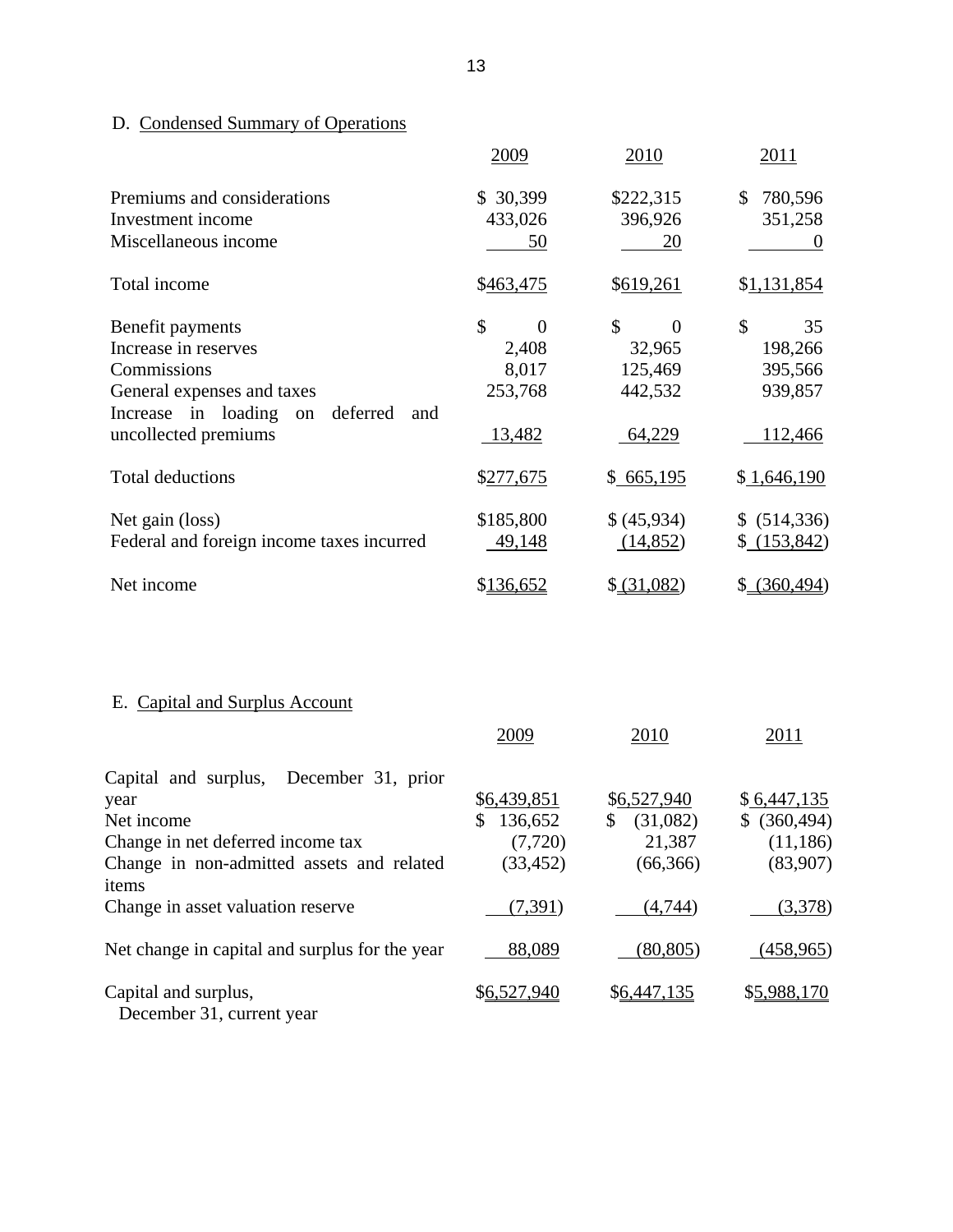#### 6. MARKET CONDUCT ACTIVITIES

<span id="page-16-0"></span>The examiner reviewed various elements of the Company's market conduct activities affecting policyholders, claimants, and beneficiaries to determine compliance with applicable statutes and regulations and the operating rules of the Company.

#### A. Advertising and Sales Activities

The examiner reviewed a sample of the Company's advertising files and the sales activities of the agency force including trade practices, solicitation and the replacement of insurance policies.

Section  $4228(f)(1)(A)$  of the New York Insurance Law states, in part:

"A company shall make annual information filings with respect to any newlyintroduced plans or changes under which the company makes payments to agents if such plans are commission plans for which the commission percentages are, in all policy or contract years, no greater than the commission percentages set forth in paragraphs one, two, three and four of subsection (d) of this section, expense allowance plans other than those meeting the definition of a compensation arrangement, plans subject to the provisions of paragraph one of subsection (e) of this section under which compensation is not in excess of two percent of the fund annually in any of the first four policy or contract years, or plans subject to the provisions of paragraph four of subsection (e) of this section."

A review of compensation payments made by the Company during the examination period revealed that the Company never filed schedules of agent compensation with the Department in accordance with Section 4228 of the New York Insurance Law.

The Company violated Section  $4228(f)(1)(A)$  of the New York Insurance Law by paying agent compensation during the examination period according to schedules of agent compensation that were never filed with the Department.

Section 51.6(b)(4) of Department Regulation No. 60 states, in part:

". . . (b) Where a replacement has occurred or is likely to occur, the insurer replacing the life insurance policy or annuity contract shall . . .

(4) Within ten days of receipt of the application furnish to the insurer whose coverage is being replaced a copy of any proposal, including the sales material used in the sale of the proposed life insurance policy or annuity contract, and the completed "Disclosure Statement . . ."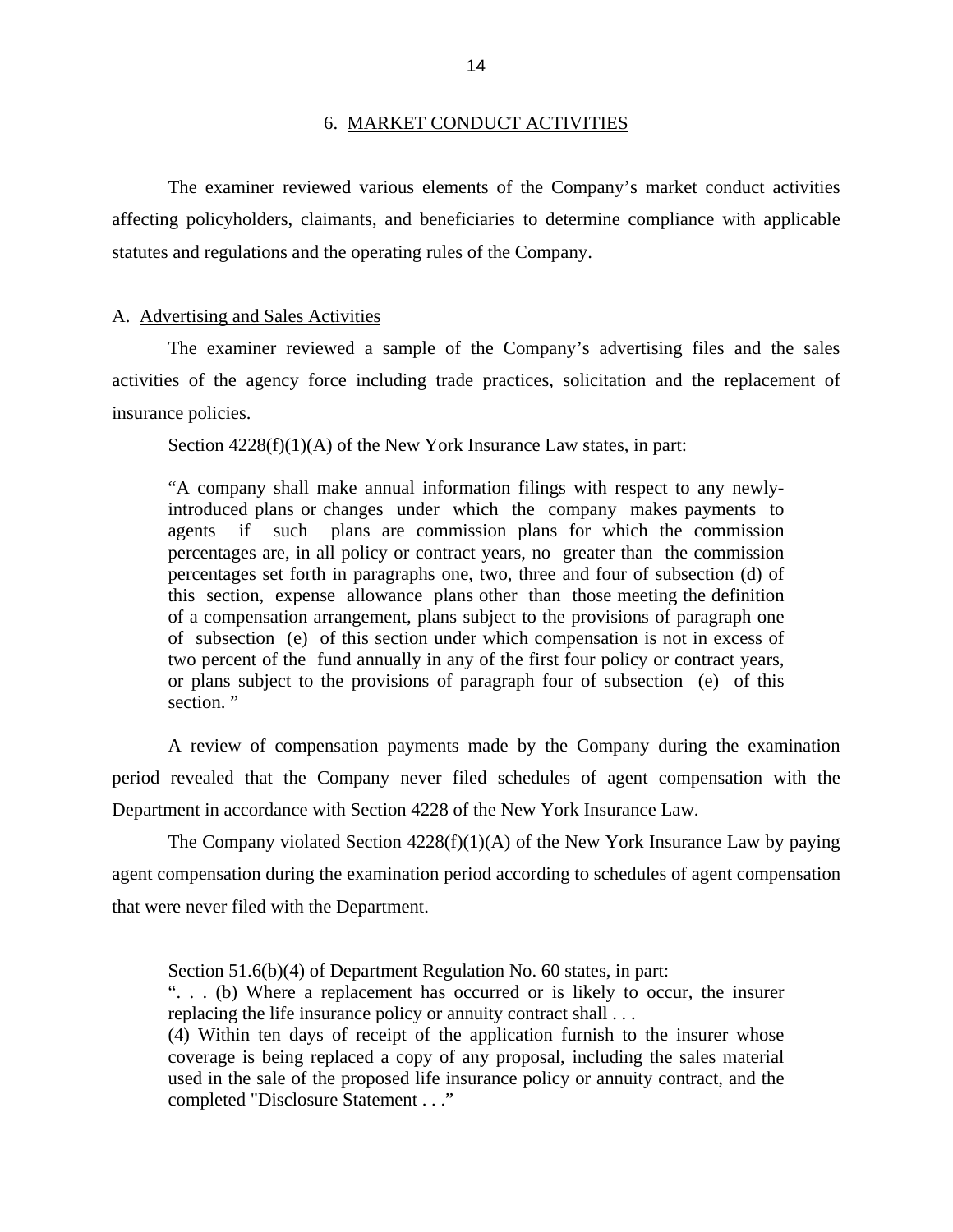<span id="page-17-0"></span>In 5 of the 15 (40%) replacements reviewed, the Company failed to provide to the insurers whose coverage was being replaced a copy of any proposal, including the sales material used in the sale of the proposed life insurance policy, and the completed Disclosure Statement, within 10 days of receipt of the application.

The Company violated Section 51.6(b)(4) of Department Regulation No. 60 by failing to provide to the insurer whose coverage was being replaced a copy of the sales material, proposal and Disclosure Statement used in the sale of the proposed life insurance policy within 10 days of receipt of the application.

Section 51.6(e) of Department Regulation No. 60 states:

"(e) Both the insurer whose life insurance policy or annuity contract is being replaced and the insurer replacing the life insurance policy or annuity contract shall establish and implement procedures to ensure compliance with the requirements of this Part. These procedures shall include a requirement that all material be dated upon receipt. Such insurers shall also designate a principal officer specifically responsible for the monitoring and enforcement of these procedures. All insurers covered under this Part shall furnish the Superintendent of Insurance with these procedures and the name and title of the designated principal officer by the effective date of this Part. Any changes in these procedures or the designated principal officer shall be furnished to the Superintendent of Insurance within thirty days of such change."

procedures that are on file with the Department do not include direct mail solicitation. In 7 of the 15 replacement files reviewed by the examiner, the replaced policy was solicited through direct mail solicitation. The Company's Department Regulation No. 60

The Company violated Section 51.6(e) of the Department Regulation No. 60 by failing to file for approval the replacement procedures using direct mail solicitation.

#### B. Underwriting and Policy Forms

The examiner reviewed a sample of new underwriting files, both issued and declined, and the applicable policy forms.

Section 3209 of the New York Insurance Law states, in part:

 $"(b)(1)$  No policy of life insurance shall be delivered or issued for delivery in this state after the applicable effective date, as set forth in subsection (n) of this section, unless the prospective purchaser has been provided with the following: (A) a copy of the most recent buyer's guide and the preliminary information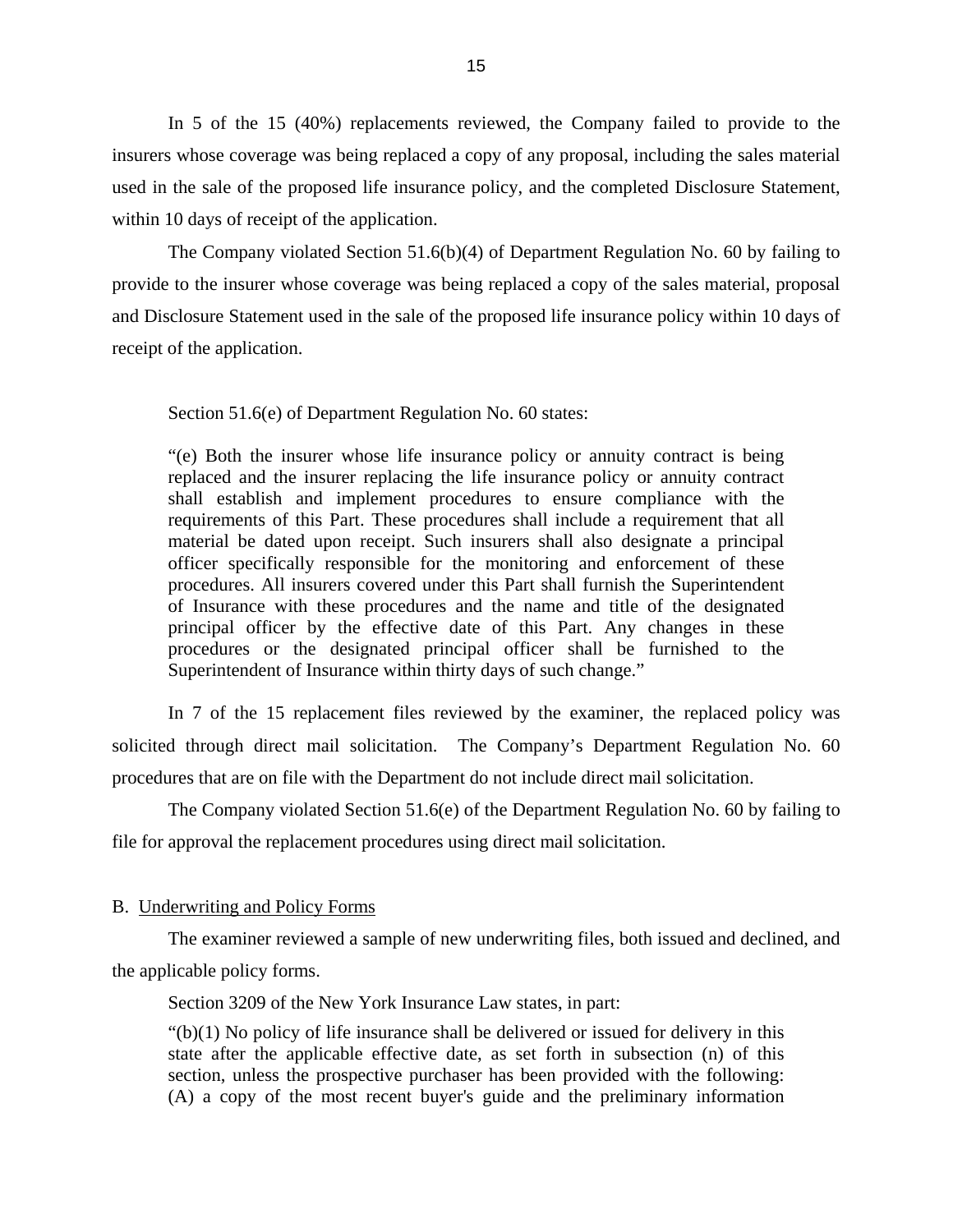<span id="page-18-0"></span>required by subsection (d) of this section, at or prior to the time an application is taken  $\dots$  and (B) a policy summary upon delivery of the policy.  $\dots$ 

(e) A policy summary shall include the following . . .

(10) the date on which the policy summary is prepared."

The Company was not able to provide any evidence that, during the period under examination, prospective applicants were provided with a copy of the preliminary information required by Section 3209(b) of the New York Insurance Law, at or prior to the time the application was taken.

The Company violated Section 3209(b)(1) of the New York Insurance Law by failing to provide the preliminary information to the policyholder at or prior to the time an application was taken.

The review of policy summaries provided to applicants upon delivery of their policy revealed that the policy summaries failed to include the date the policy summary was prepared.

The Company violated Section 3209(e)(10) of the New York Insurance Law by failing to include the date the policy summary was prepared on policy summaries provided to applicants upon delivery of their policy.

#### C. Treatment of Policyholders

The examiner reviewed a sample of various types of claims, surrenders, changes and lapses. The examiner also reviewed the various controls involved, checked the accuracy of the computations and traced the accounting data to the books of account.

Based upon the sample reviewed, no significant findings were noted.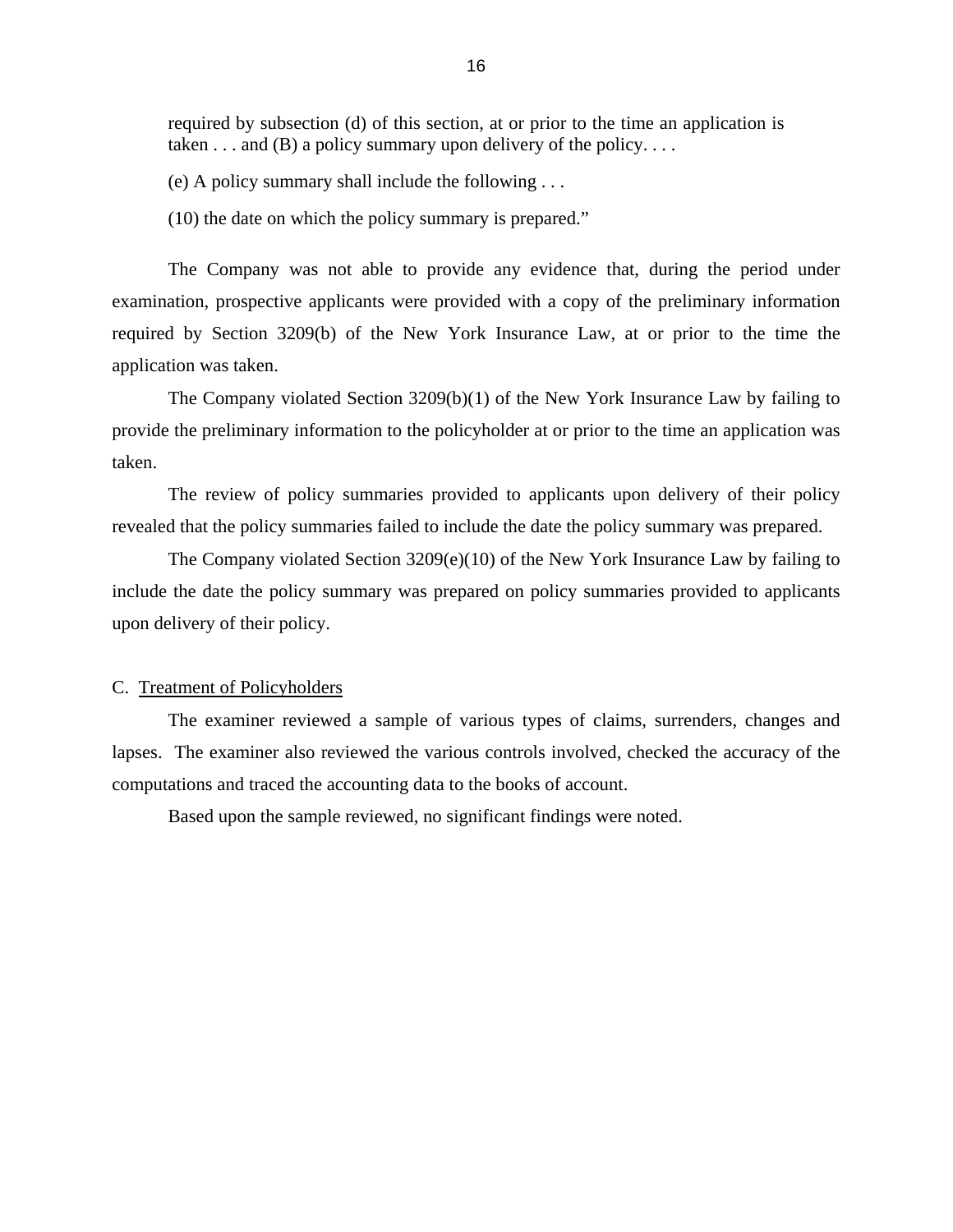#### 7. INTERNAL AUDIT FUNCTION

<span id="page-19-0"></span>The Company does not have an internal audit function. Internal audit is an integral part of corporate governance that includes the audit committee, the board of directors, senior management and the external auditors. In particular, internal auditors and audit committees are mutually supportive. Consideration of the work of internal auditors is essential for the audit committee to gain a complete understanding of the Company's operations. Internal audit identifies strategic, operational and financial risks facing the organization, and assesses controls put in place by management to mitigate those risks.

The examiner recommends that the Company establish and maintain an independent, adequately resourced, and competently staffed internal audit function to provide management with ongoing assessments of the Company's risk management processes and the accompanying system of internal controls. To the extent that audits performed by an affiliate on a functional basis are intended to encompass the activities of the Company, it should be clear from the audit workpapers that Company transactions or activities are specifically included in the samples reviewed by internal audit.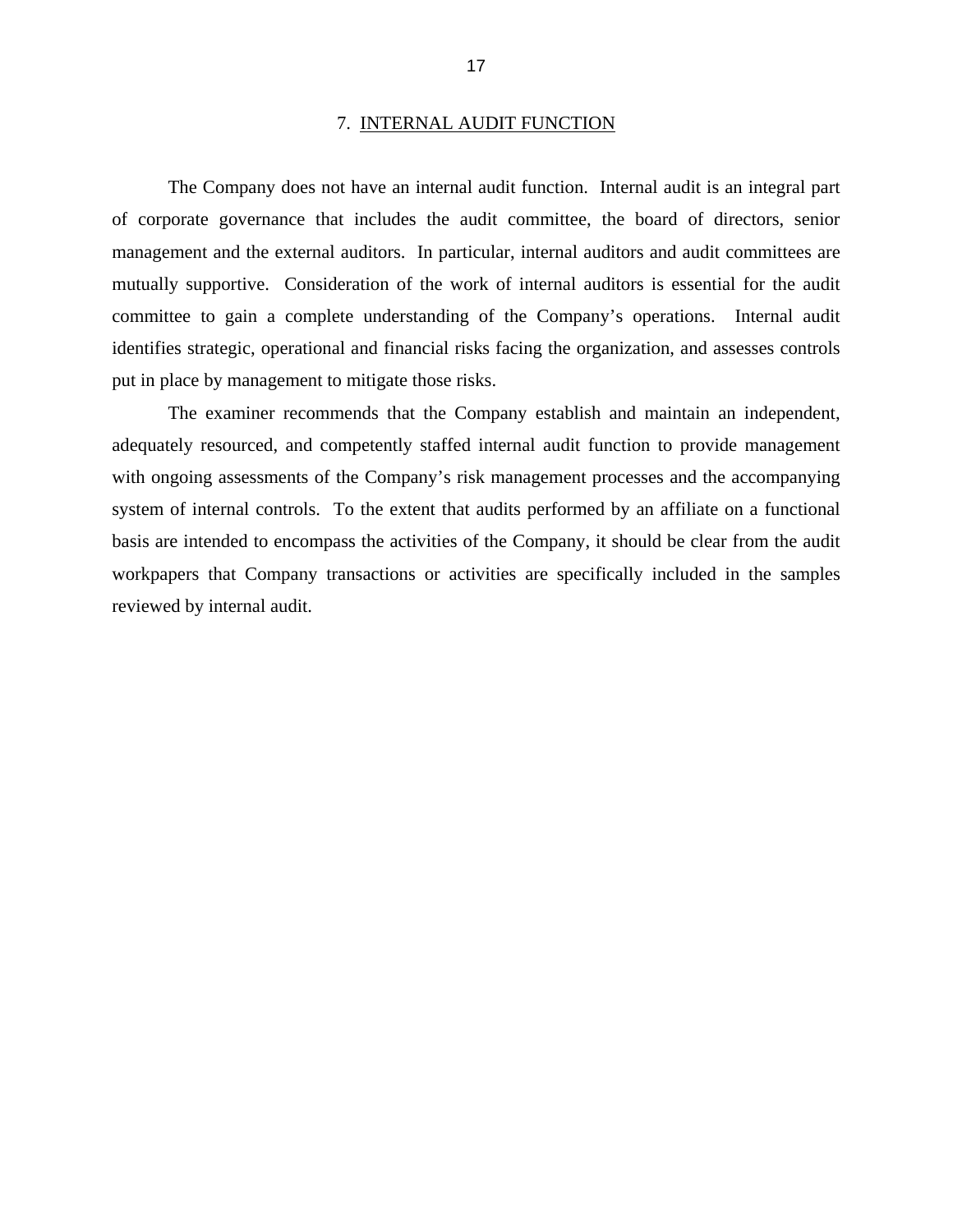# 8. SUMMARY AND CONCLUSIONS

Following are the violations and recommendation contained in this report:

| Item         | Description                                                                                                                                                                                                                                                                                                                                                                                                                                                                                                                                                                                                            | Page $No(s)$ . |
|--------------|------------------------------------------------------------------------------------------------------------------------------------------------------------------------------------------------------------------------------------------------------------------------------------------------------------------------------------------------------------------------------------------------------------------------------------------------------------------------------------------------------------------------------------------------------------------------------------------------------------------------|----------------|
| A            | The Company violated Section 4211(a) of the New York Insurance Law<br>by failing to file its notices of election of directors for all three years<br>under exam.                                                                                                                                                                                                                                                                                                                                                                                                                                                       | 7              |
| B            | The Company violated Section $4228(f)(1)(A)$ of the New York<br>Insurance Law by paying agent compensation during the examination<br>period according to schedules of agent compensation that were never<br>filed with the Department.                                                                                                                                                                                                                                                                                                                                                                                 | 14             |
| $\mathsf{C}$ | The Company violated Section $51.6(b)(4)$ of Department Regulation<br>No. 60 by failing to provide to the insurer whose coverage was being<br>replaced a copy of the sales material, proposal and Disclosure Statement<br>used in the sale of the proposed life insurance policy within 10 days of<br>receipt of the application.                                                                                                                                                                                                                                                                                      | 15             |
| D            | The Company violated Section 51.6(e) of the Department Regulation<br>No. 60 by failing to file for approval the replacement procedures using<br>direct mail solicitation.                                                                                                                                                                                                                                                                                                                                                                                                                                              | 15             |
| E            | The Company violated Section $3209(b)(1)$ of the New York Insurance<br>Law by failing to provide the preliminary information to the<br>policyholder at or prior to the time an application was taken.                                                                                                                                                                                                                                                                                                                                                                                                                  | 16             |
| $\mathbf F$  | The Company violated Section $3209(e)(10)$ of the New York Insurance<br>Law by failing to include the date the policy summary was prepared on<br>policy summaries provided to applicants upon delivery of their policy.                                                                                                                                                                                                                                                                                                                                                                                                | 16             |
| G            | The examiner recommends that the Company establish and maintain an<br>independent, adequately resourced, and competently staffed internal<br>audit function to provide management with ongoing assessments of the<br>Company's risk management processes and the accompanying system<br>of internal controls. To the extent that audits performed by an affiliate<br>on a functional basis are intended to encompass the activities of the<br>Company, it should be clear from the audit workpapers that Company<br>transactions or activities are specifically included in the samples<br>reviewed by internal audit. | 17             |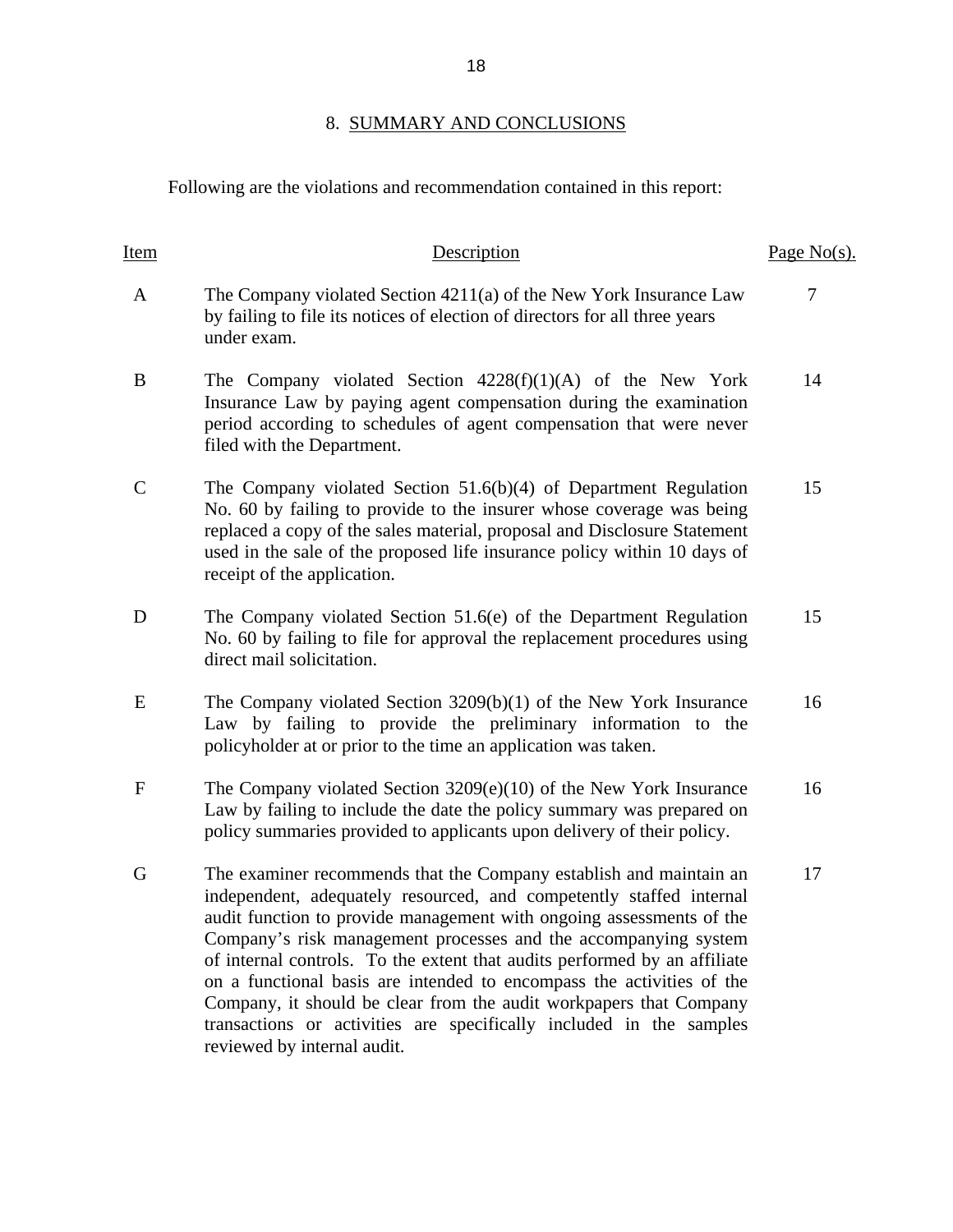Respectfully submitted,

 Jo'Catena Hargrove Senior Insurance Examiner

### STATE OF NEW YORK ) )SS: COUNTY OF NEW YORK )

Jo'Catena Hargrove, being duly sworn, deposes and says that the foregoing report, subscribed by her, is true to the best of her knowledge and belief.

Jo'Catena Hargrove

Subscribed and sworn to before me

this day of